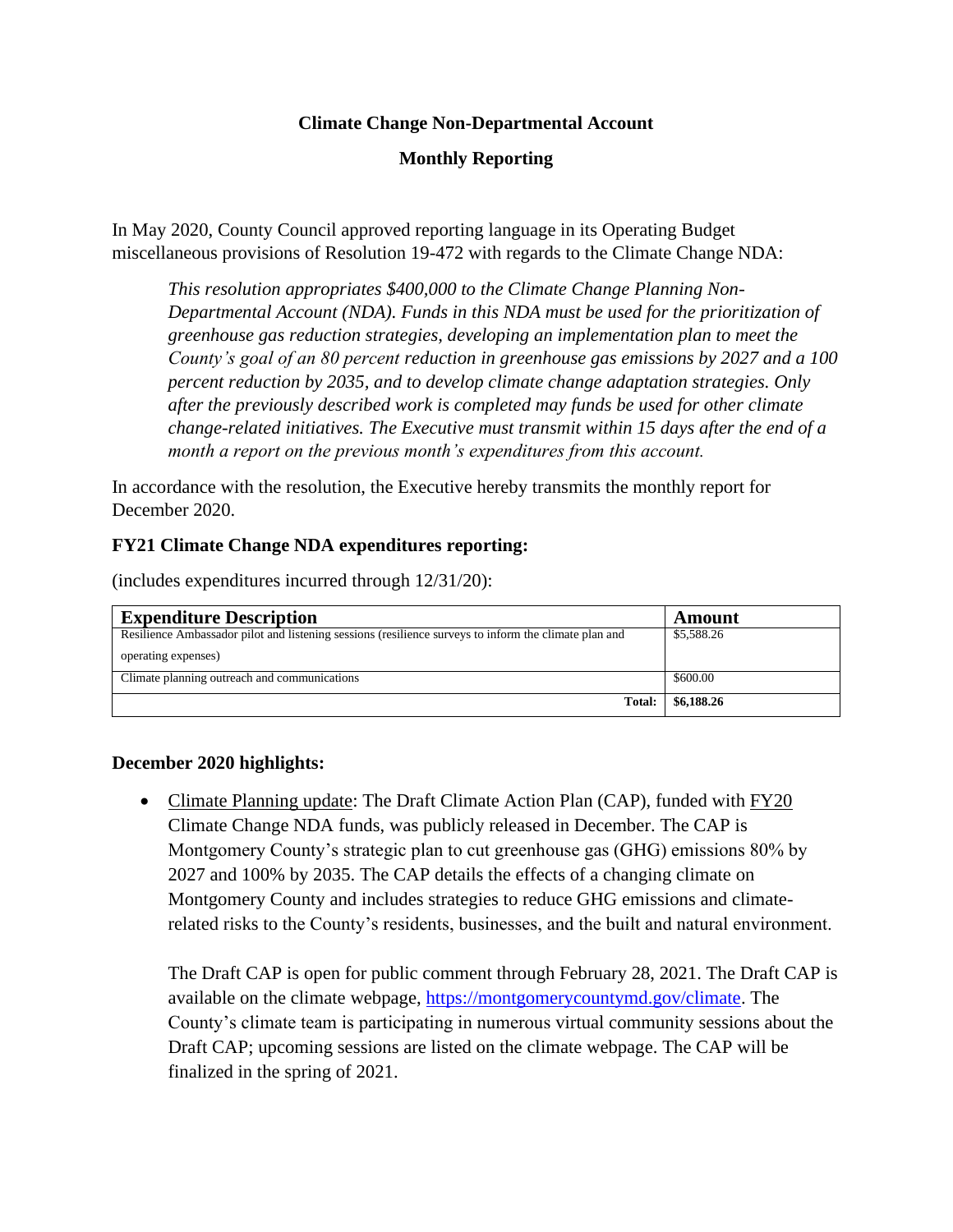

• Oaks Landfill solar project announced: The County has established an innovative partnership that will provide reliable clean energy for low-to-moderate income households and County Government. Ameresco, an energy efficiency and renewable energy company, will build three solar arrays on approximately 16 acres of underutilized County-owned land at the former Oaks Landfill located at 6010 Riggs Road, Gaithersburg. The County strongly believes in locating projects on brownfields to best utilize the County's land resources.

The project will be 6 megawatts (MW) total, divided into three 2 MW arrays, and will generate 11.4 million kilowatt hours annually. Array 1 is for use by the County and under a power purchase agreement, providing the County government clean, renewable energy at no upfront cost. Arrays 2 and 3, each with 2 MW, will be a community solar project with 100% of the generated electricity provided to low-to-moderate income subscribers. Ameresco will finance, design, construct, own and operate all of the facilities.

As with all its projects, the County seeks to promote innovation and community stewardship. Community benefits of the project go beyond providing clean energy; construction of the solar arrays prioritizes County job creation. Ameresco is committed to working to subcontract a portion of the work to local small and minority, female and disabled-owned business firms. During pre-construction, Ameresco will seek and encourage local business and workforce participation in the project, emphasizing the high quality, career-ladder jobs that the project will create in the community.

Additionally, a partnership with local vocational and educational institutions will be created to provide opportunities for aspiring professionals during design and construction. The County's youngest residents will also have a unique opportunity to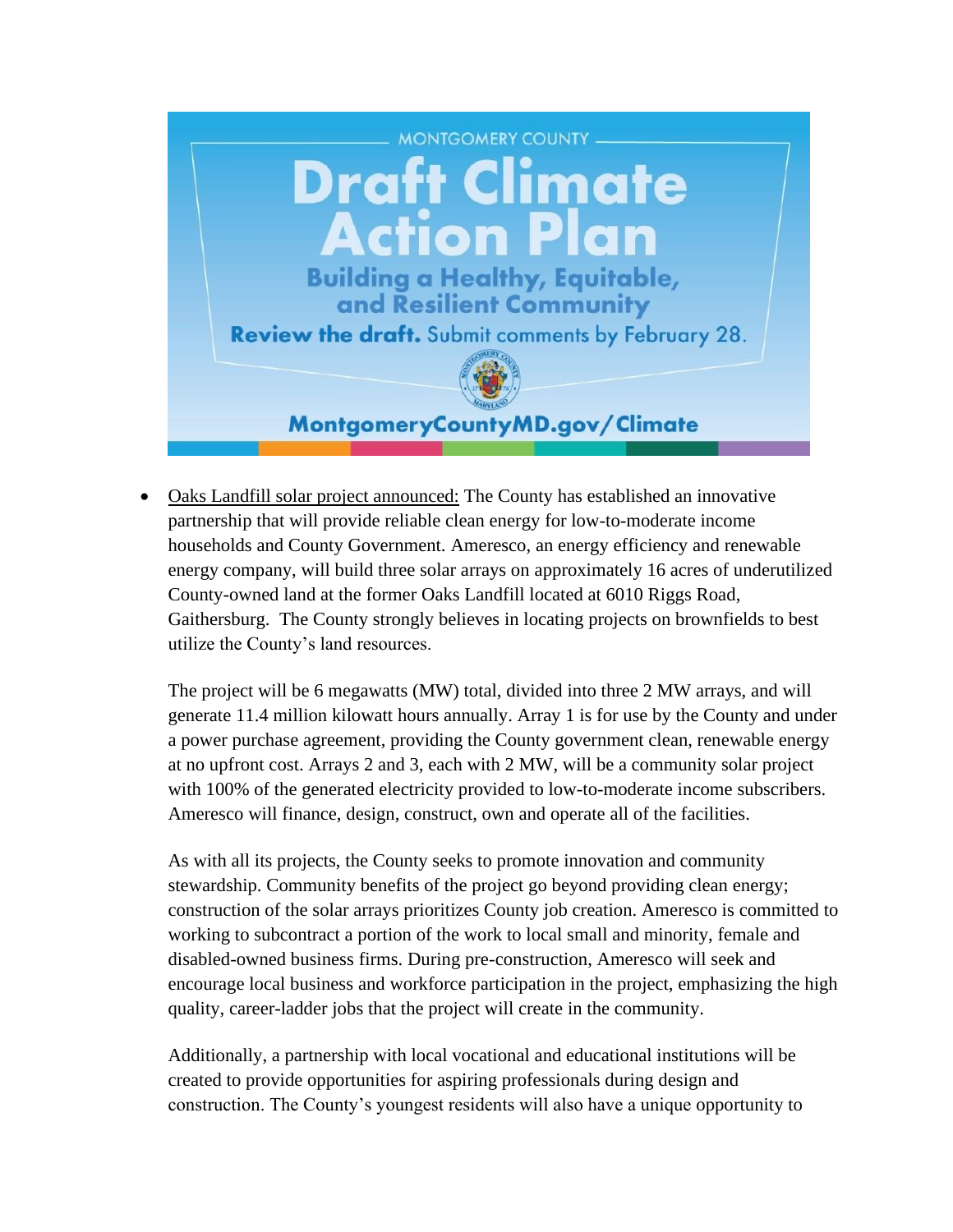learn from the project, as Ameresco designed and built a solar power wagon as a handson learning tool appropriate for K-12 students.

This project will add to the County's numerous other solar photovoltaic initiatives, including microgrids at the County's Public Safety Headquarters in Gaithersburg and the Correctional Facility in Clarksburg, which are on-site clean power generation systems. Both facilities can operate independently from the power grid to ensure continuity of operations in the event of a catastrophic storm or major power outage.

• We Are All In Declaration: Montgomery County has joined counties and cities across Maryland and the United States to mark the five-year anniversary of the world coming together to sign on to the Paris Climate Agreement. To celebrate the anniversary that occurred on Dec. 12, local governments are committing to a national mobilization by signing the "America Is All In" declaration for a clean energy economy and centering their own operations in pursuit of climate action.

Montgomery County joined a number of Maryland jurisdictions that have signed the declaration, including Anne Arundel, Baltimore and Prince George's counties and the cities of Annapolis, Baltimore, College Park, Rockville, Salisbury and Takoma Park. The Maryland jurisdictions have joined more than a thousand national leaders from local governments, businesses, universities and other institutions in the America Is All In declaration. The declaration will be delivered to the incoming Biden-Harris Administration.

The America Is All In declaration is organized by We Are Still In, a coalition supporting climate action and a pledge to uphold the United States' commitments to reduce emissions under the Paris Agreement. With more than 3,900 organizations and institutions across all sectors of the United States, the leaders represent more than half of the national population, nearly two-thirds of the economy and more than half of the country's emissions.

While the United States officially exited the Paris Agreement on Nov. 4, the incoming Biden-Harris administration has committed to reentering the unprecedented global agreement. View the statement and signatories at AmericaIsAllIn.com at [WeAreStillIn.com](https://gcc02.safelinks.protection.outlook.com/?url=http%3A%2F%2Fwww.wearestillin.com%2F&data=04%7C01%7CNeil.Greenberger%40montgomerycountymd.gov%7C299ef9e7dbd64ef5d55e08d8a75cf49c%7C6e01b1f9b1e54073ac97778069a0ad64%7C0%7C0%7C637443364979069887%7CUnknown%7CTWFpbGZsb3d8eyJWIjoiMC4wLjAwMDAiLCJQIjoiV2luMzIiLCJBTiI6Ik1haWwiLCJXVCI6Mn0%3D%7C1000&sdata=iL5Mlnauor1IZoeGgjxj912NjtVqT%2BAye%2FIVrCoXkuU%3D&reserved=0)

### **For more information:**

A description of the FY21 Climate Change NDA budget allocation is available at: <https://www.montgomerycountymd.gov/green/Resources/Files/climate/fy21-climate-nda-budget.pdf>